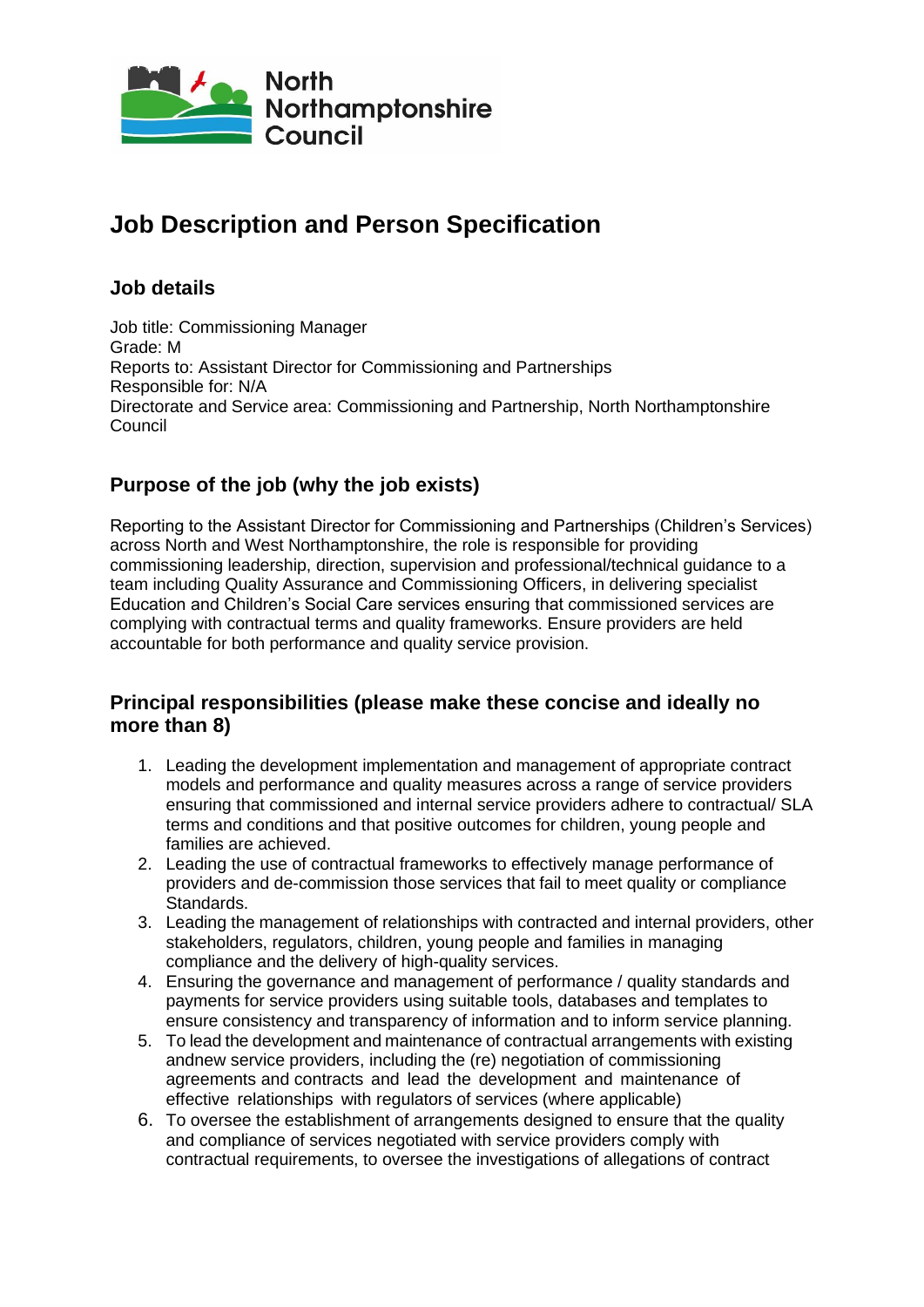compliance / failure, including the management of breach notices and to lead the management of the effective de-commissioning of services that fail to improve.

7. To provide line management or oversight of quality assurance officers to ensure the creation and maintenance of key data bases and ongoing information to support planning and commissioning strategies

#### **General responsibilities applicable to all jobs**

- 1. Demonstrate awareness/understanding of equal opportunities and other people's behavioural, physical, social and welfare needs.
- 2. Comply with the Council's policies and procedures including (but not limited to) safeguarding, financial regulations, promotion of equalities, customer care, agreed audit actions and health and safety (ensuring that reasonable care is taken at all times for the health, safety and welfare of yourself and other persons).
- 3. Carry out any other duties which fall within the broad spirit, scope and purpose of this job description and which are commensurate with the grade of the post.

This job description reflects the major tasks to be carried out by the post holder and identifies a level of responsibility at which they will be required to work. In the interests of effective working, the major tasks may be reviewed from time to time to reflect changing needs and circumstances. Such reviews and any consequential changes will be carried out in consultation with the post holder.

#### **Special features of the post**

#### **If a DBS Disclosure is required for the role, include the following clause (Delete if not required).**

This post requires satisfactory clearance of a Disclosure and Barring Service disclosure.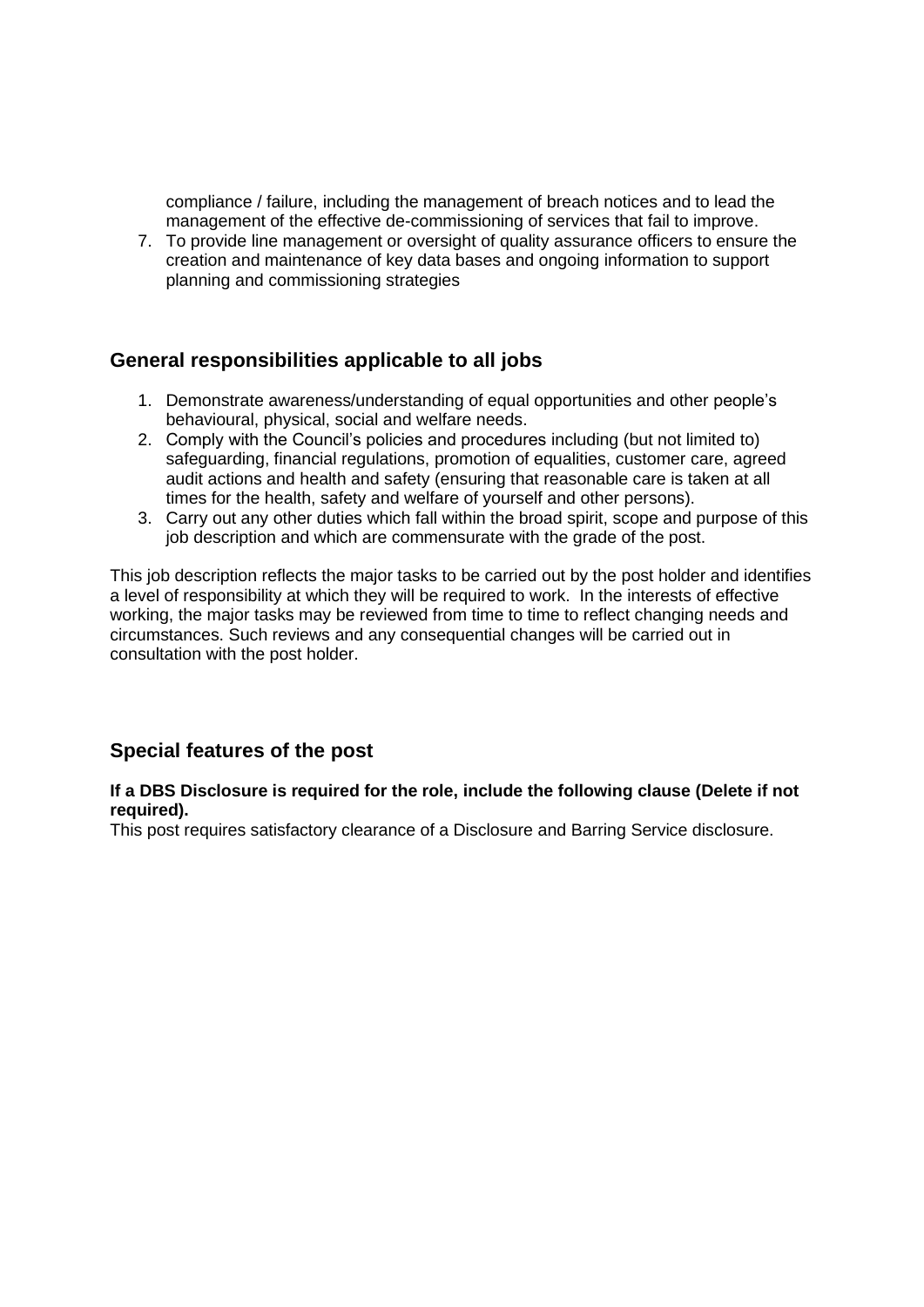

# **Person Specification**

| <b>Attributes</b>  | <b>Essential criteria</b>                                                                              | Desirable criteria |
|--------------------|--------------------------------------------------------------------------------------------------------|--------------------|
| Education,         | Degree, Professional Qualification or relevant level of                                                |                    |
| Qualifications and | experience in Education or Social Care or                                                              |                    |
| Training           | <b>Commissioning and Contract Management Frameworks</b>                                                |                    |
|                    | in another relevant sector                                                                             |                    |
| Experience and     | Demonstrable experience of the specialist technical                                                    |                    |
| Knowledge          | knowledge of commissioning including advising on                                                       |                    |
|                    | contractual models and specifying quality and                                                          |                    |
|                    | performance frameworks                                                                                 |                    |
|                    | Evidence of managing teams to effectively plan, manage                                                 |                    |
|                    | and prioritise work and meeting deadlines                                                              |                    |
|                    |                                                                                                        |                    |
|                    | Experience of managing a range of staff, setting clear                                                 |                    |
|                    | priorities and objectives and negotiating and                                                          |                    |
|                    | implementing effective outcomes                                                                        |                    |
|                    |                                                                                                        |                    |
|                    | Management experience in education, social care or<br>health care settings involving commissioning and |                    |
|                    | management of contract performance and quality                                                         |                    |
|                    | assurance issues                                                                                       |                    |
|                    |                                                                                                        |                    |
|                    | Experience of managing large budgets.                                                                  |                    |
|                    |                                                                                                        |                    |
|                    | Experience of working within a multi-agency                                                            |                    |
|                    | safeguarding or health governance policies and                                                         |                    |
|                    | procedures                                                                                             |                    |
|                    |                                                                                                        |                    |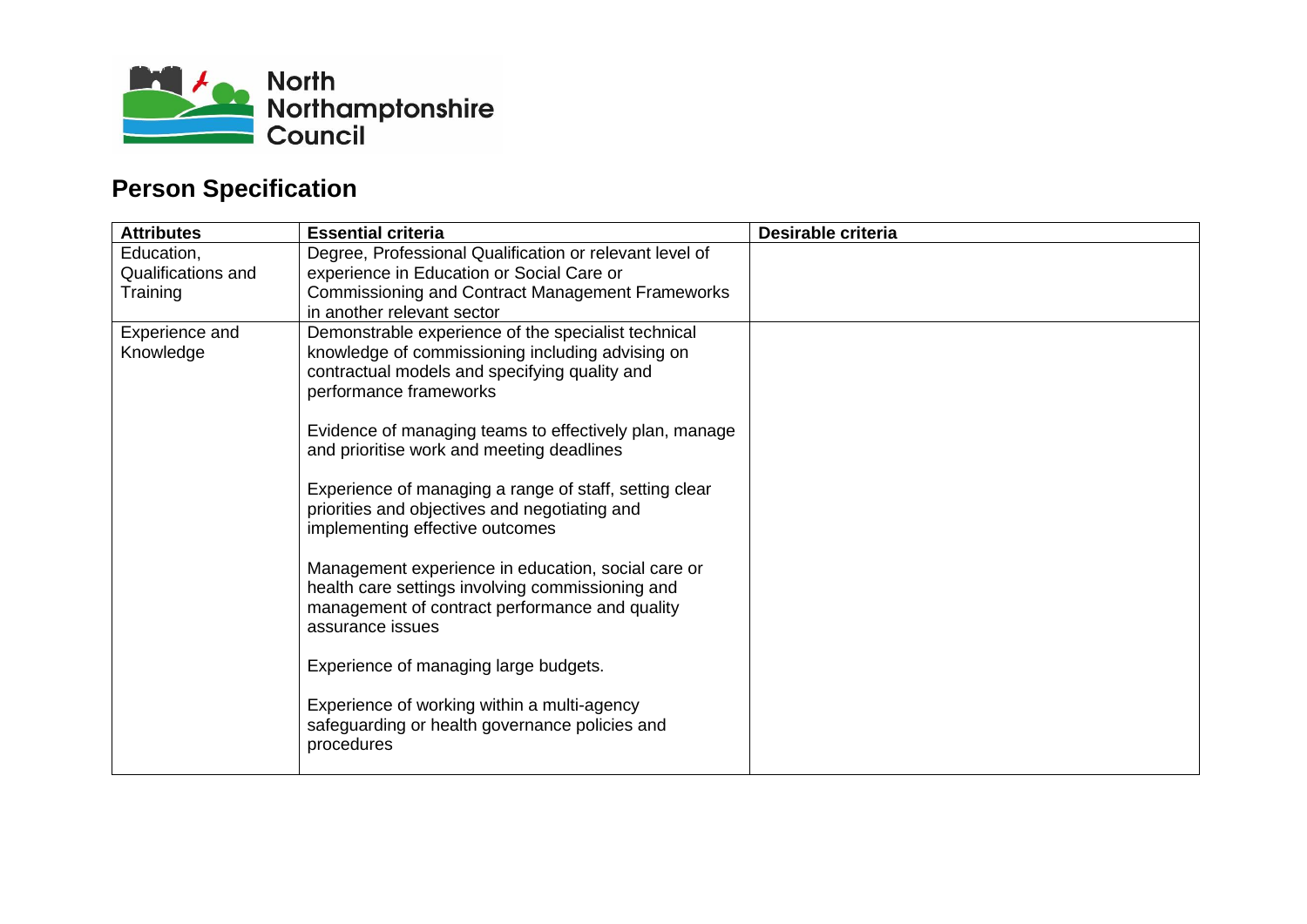| <b>Attributes</b>  | <b>Essential criteria</b>                                                                                   | Desirable criteria |
|--------------------|-------------------------------------------------------------------------------------------------------------|--------------------|
|                    | Knowledge and understanding of risk assessments and                                                         |                    |
|                    | managing risks and taking appropriate mitigating actions                                                    |                    |
|                    | Knowledge and understanding of Information                                                                  |                    |
|                    | Governance and Data Protection and the ability to<br>embed and manage in service delivery                   |                    |
| Ability and Skills | Practical, legal and procedural knowledge of                                                                |                    |
|                    | commissioning models, contractual compliance and                                                            |                    |
|                    | performance issues and safeguarding                                                                         |                    |
|                    |                                                                                                             |                    |
|                    | Advanced skills and knowledge relevant to the specialist                                                    |                    |
|                    | technical function (compliance and contractual issues<br>e.g. regulatory framework and contract law)        |                    |
|                    |                                                                                                             |                    |
|                    |                                                                                                             |                    |
|                    | Ability to work with partners to set leadership and<br>direction and influence change                       |                    |
|                    |                                                                                                             |                    |
|                    |                                                                                                             |                    |
|                    | Ability to sustain and develop collaborative relationships                                                  |                    |
|                    | with all partners, whether internal or external, ensuring<br>that all stakeholders are engaged and informed |                    |
|                    |                                                                                                             |                    |
|                    |                                                                                                             |                    |
|                    | Ability to analyse highly complex assessment outcomes,<br>identify problems and offer solutions             |                    |
|                    |                                                                                                             |                    |
|                    |                                                                                                             |                    |